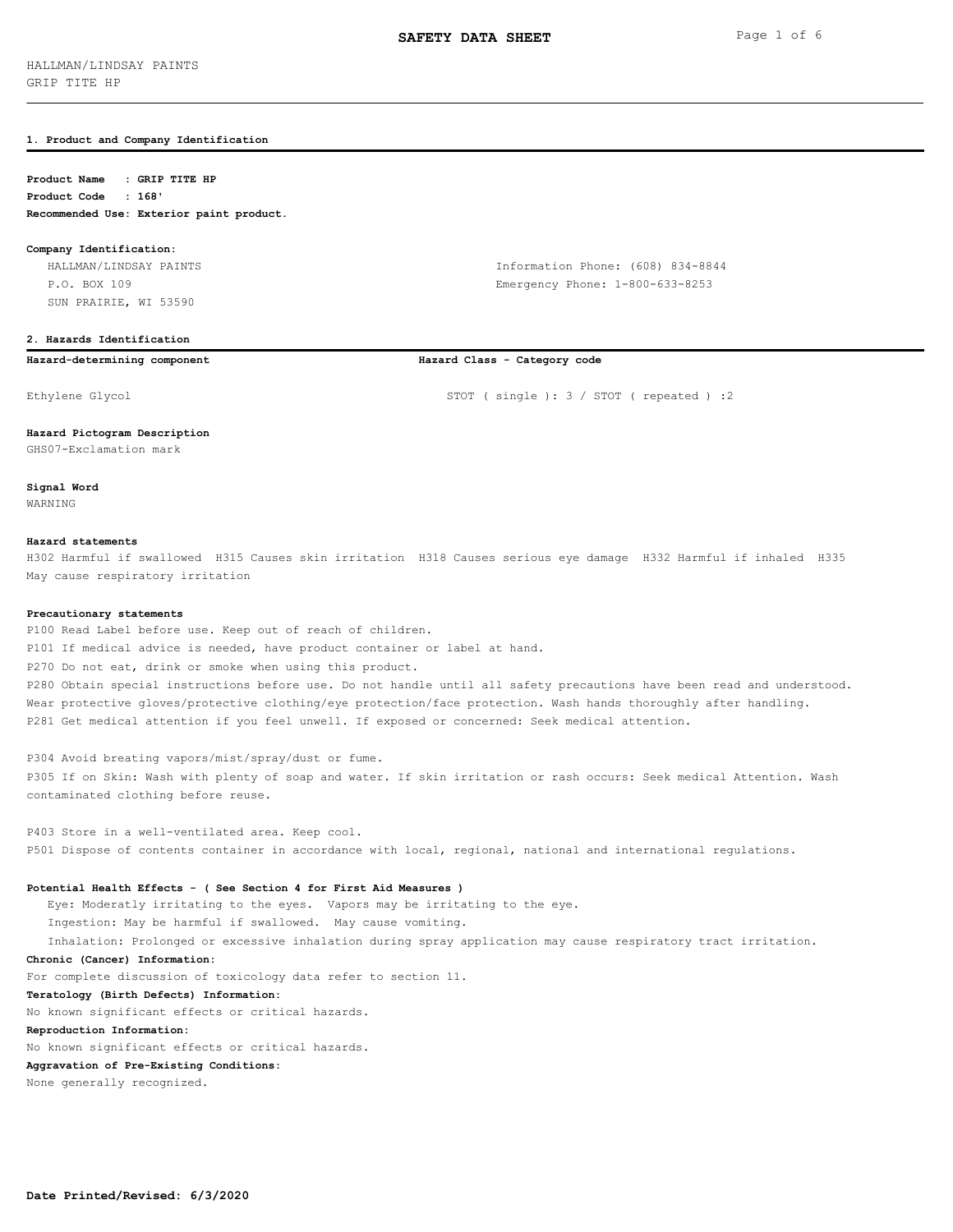## **3. Composition/Information on Ingredients**

| Component                                                       | CAS# |                  | % by Wt.    |
|-----------------------------------------------------------------|------|------------------|-------------|
| NEPHELINE SYENITE                                               |      | 37244-96-5       | $25% - 30%$ |
| ACGIH TLV 10mg/m3 (TOTAL PARTICULATES NOT OTHERWISE CLASSIFIED) |      |                  |             |
| TITANIUM DIOXIDE                                                |      | $13463 - 67 - 7$ | $108 - 158$ |
| OSHA PEL: 10 MG/M3, ACGIH TLV: 10 MG/M3, STEL TLV: N/A          |      |                  |             |
| ETHYLENE GLYCOL                                                 |      | $107 - 21 - 1$   | $0* - 0.5*$ |
| OSHA Ceiling 50 ppm 125 mg/m3                                   |      |                  |             |
| ACGIH Ceiling 100 mg/m3                                         |      |                  |             |
| DEFOAMER Alcohols, tallow, ethoxylated >= $2\% - < 3\%$         |      | 61791-28-4       | $0 - 05$    |
| N-Methylethanolamine                                            |      | $109 - 83 - 1$   | $0 - 05$    |
|                                                                 |      |                  |             |

## **4. First Aid Measures**

## **Eyes:**

Rinse thoroughly with plenty of water gently lifting upper and lower eyelids. Rinse for at least 15 minutes. Check for and remove any contact lenses. Get medical attention.

#### **Skin:**

Immediately wash skin with plenty of soap and water. Remove all contaminated clothing. Wash contaminated clothing before reuse. Get medical attention if irritation develops or persists.

#### **Ingestion:**

Wash Mouth out with water. Remove Dentures if present. If the exposed person is concious, give small quantites of water to drink. Stop if the exposed person feels nauseous as vomiting can be dangerous. Do not induce vomiting unless directed to do so by medical personnel. If spontaneous vomiting occurs or is about to occur, place victim's head as low as possible to avoid aspiration. If victim is drowsy or unconscious, place on the left side with head down. Never give anything by mouth to a person who is not fully conscious. Do not leave victim unattended. Seek medical attention immediately.

## **Inhalation:**

Immediately move victim to fresh air. Loosen tight clothing such as a tie, collar or belt. If symptoms persist seek medical attention.

If victim is not breathing, or if breathing is irregular provide artificial respiration by trained personnel. Seek medical attention immediately.

## **Note to Physicians:**

Treat symptomatically.

#### **5. Fire Fighting Measures**

## **Flammable Properties:**

Flash Point: Not Applicable Method: TCC

**Explosive Limits:** Lower explosive limit: No Data Upper explosive limit: No Data

## **Autoignition Temperature:**

Not Applicable

## **Hazardous Combustion Products:**

Sealed containers may burst if exposed to fire or extreme heat. Not combustible, however following evaporation of water component of the material, the residual material may burn if ignited. Decomposition Products may include Carbon Oxides and/or Metal Oxides.

#### **Extinguishing Media:**

Use extinguishing measures that are appropriate to local circumstances and the surrounding environment.

## **Firefighting Procedures:**

As in any fire, wear self-contained breathing apparatus pressure demand, MSHA/NIOSH (approved or equivalent) and full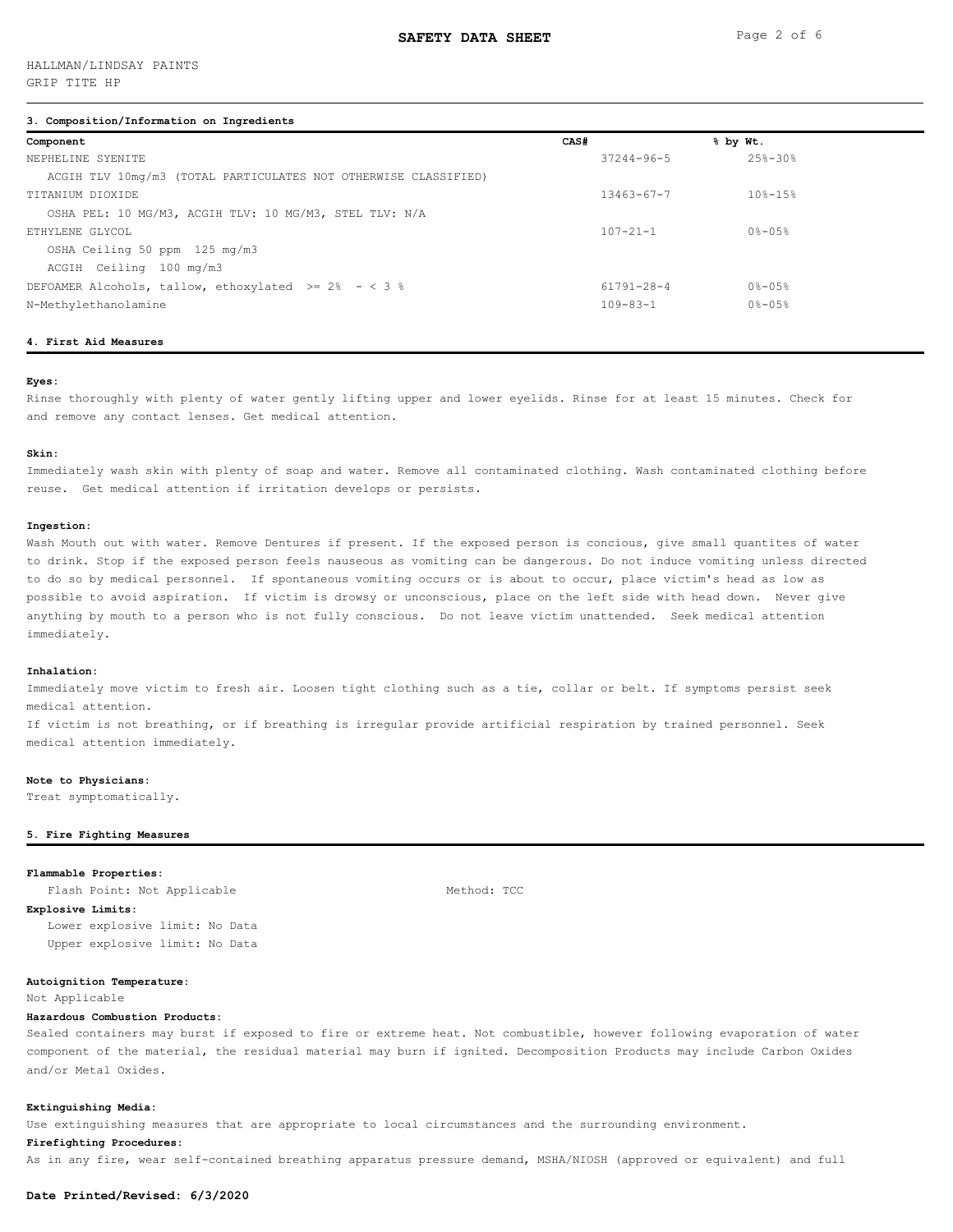protective gear.

## **6. Accidental Release Measures**

#### **Small Spill:**

Prevent further leaks or spills if safe to do so. Move containers from spill area. Dike spill if necessary to minimize contamination. Absorb with inert dry material and place in appropriate waste disposal container. Dispose of all waste according to all local, state and federal regulations or via a licensed waste disposal contractor.

## **Large Spill:**

For large spills, secure the area and control access. Stop leak if safe to do so. Dike far ahead of a liquid spill to ensure complete collection and to prevent entry in to sewers, water courses, or confined areas. Collect spillage with absorbant pads, sand, vermiculite or other inert, dry, non-combustible absorbent materials. Place into appropriate waste containers for disposal. Dispose of all waste according to all local, state and federal regulations or via a licensed waste disposal contractor.

#### **Environmental Precautions:**

Avoid runoff into storm sewers, ditches and waterways.

## **Methods/Materials for Containment and Cleaning Up:**

Never take internally. Wash thoroughly after handling. Smoking in areas where this material is used should be strictly prohibited.Do not touch or walk through spilled material. Remove spillage immediately from hard, smooth walking areas. Prevent its entry into waterways, sewers, basements, or confined areas. Absorb or cover with dry earth, sand, or other non-combustible material and transfer to appropriate waste containers. Use clean,non-sparking tools to collect absorbed material.

#### **7. Handling and Storage**

#### **Handling:**

Keep out of reach of Children. Avoid eye contact and repeated or prolonged skin contact with liquid.

# **Storage:**

Store in a cool place and out of direct sunlight. Keep containers closed when not in use. Check regularly for leaks. Keep From Freezing.

## **8. Exposure Controls/Personal Protection**

## **Airborne Exposure Limits:**

Avoid breathing vapor and spray mist. Avoid contact with skin and eyes.

Use only with adequate ventilation. Local exhaust preferable. General exhaust is acceptable if the exposure to materials is maintained below applicable exposure limits. When spraying, controlling exposure may require the use of proper protective equipment, such as a properly fitted respirator (NIOSH approved). Refer to OSHA Standards 1910.94, 1910.107, 1910.108.

This coating may contain materials classified as nuisance particulates (listed "as Dust" in Section 3) which may be present at hazardous levels only during sanding or abrading of the dried film. If no specific dusts are listed in Section 3, the applicable limits for nuisance dusts are: ACGIH TLV 10 mg/m3 (total dust), 3 mg/m3 (respirable fraction),

OSHA PEL 15 mg/m3 (total dust), 5 mg/m3 (respirable fraction).

# **Engineering Controls:**

Use appropriate engineering control such as process enclosures, local exhaust ventilation, or other engineering controls to control airborne levels below recommended exposure limits. Good general ventilation should be sufficient to control airborne levels. Where such systems are not effective wear suitable personal protective equipment, which performs satisfactorily and meets OSHA or other recognized standards. Consult with local procedures for selection, training, inspection and maintenance of the personal protective equipment.

## **Personal Protective Equipment**

## **Respiratory Protection:**

A NIOSH approved air-purifying respirator with an organic vapor cartridge or canister may be permissible under certain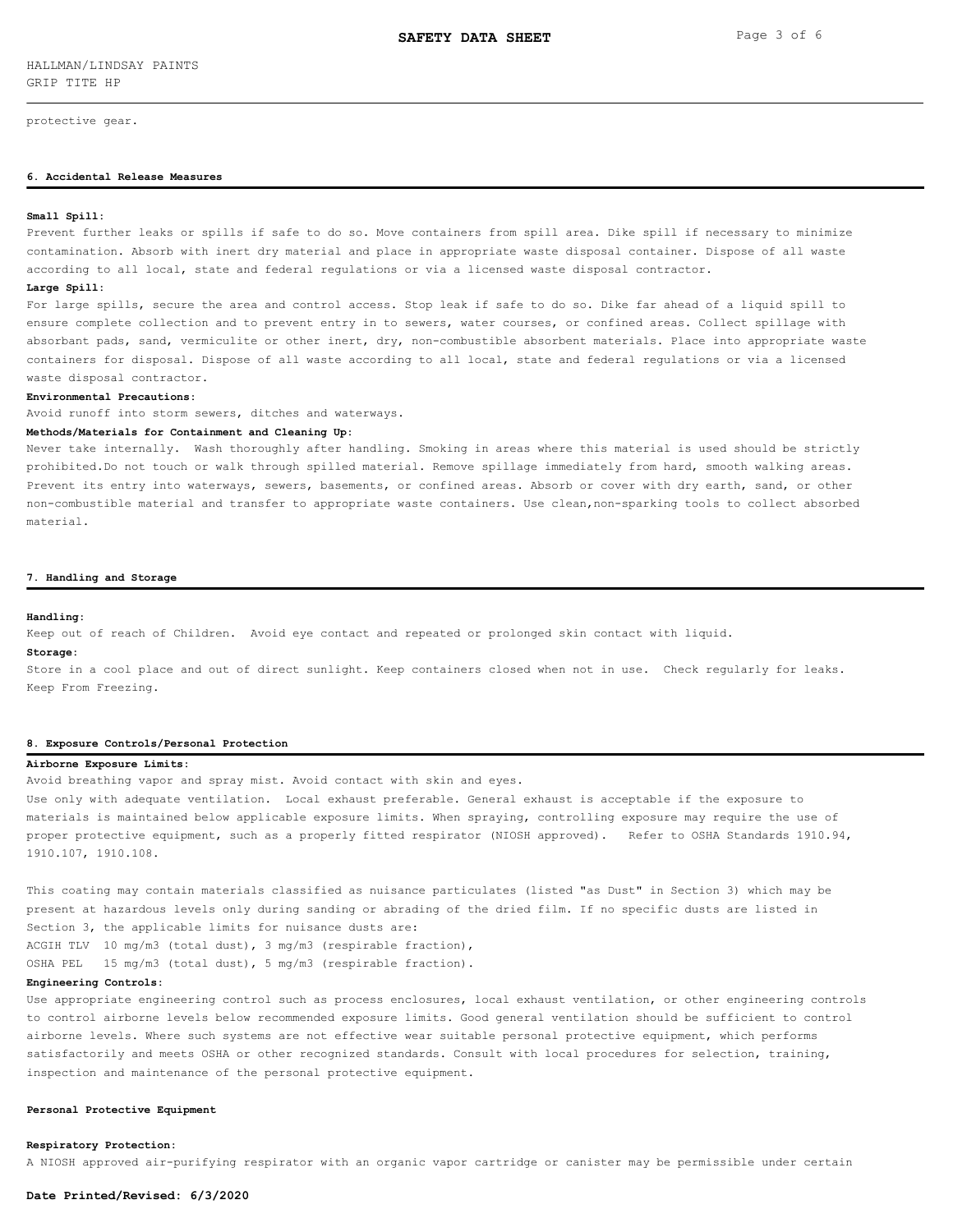HALLMAN/LINDSAY PAINTS GRIP TITE HP

circumstances where airborne concentrations are expected to exceed exposure limits. Protection provided by air purifying respirators is limited. Use a positive pressure air supplied respirator if there is any potential for an uncontrolled release, exposure levels are not known, or any other circumstances where air purifying respirators may not provide adequate protection.

#### **Skin Protection:**

Wear impervious clothing and gloves when there is a reasonable chance for skin contact.

## **Eye Protection:**

Wear appropriate protective glasses or splash goggles as described by 29 CFR 1910.133, OSHA eye and face protection regulation.

## **9. Physical and Chemical Properties**

## **Boiling Point:**

212ºF (100ºC)

**Freezing Point:**

32ºF (0ºC)

**Flash Point:**

182 F

**Vapor Pressure:**

17.0 mmHg at 20 C (68 F) Water

#### **Vapor Density:**

Greater than air. (Air=1).

## **Solubility in Water:**

May be thinned with water.

## **Evaporation Rate:**

Slower than ether.

## **Exposure:**

 Upper Exposure Limit: Lower Exposure Limit:

# **Specific Gravity: 1.41**

**VOLATILE ORGANIC COMPOUNDS (VOC Theoretical - As Packaged)**

**Material VOC (Includes Water) Emitted VOC** 17 g/l 0.14 lb/gl

| Coating VOC (Minus Water and Exempt Solvent) |  |  |              |
|----------------------------------------------|--|--|--------------|
| $34 \sigma/L$                                |  |  | $0.29$ lb/ql |

**Odor:** Mild ammonia like odor. **Odor Threshold:** No Data **Appearance:** Liquid coating. **Viscosity: Varies by product Autoignition Temperature: Decomposition Temperature:**

#### **10. Stability and Reactivity**

## **Chemical Stability (Conditions to Avoid):**

Stable under normal storage conditions. Protect from freezing.

## **Incompatibility:**

materials that react with water

## **Hazardous Decomposition Products:**

Thermal decomposition may yield acrylic monomers and other products of combustion. No hazards to be especially mentioned

**Hazardous Polymerization:**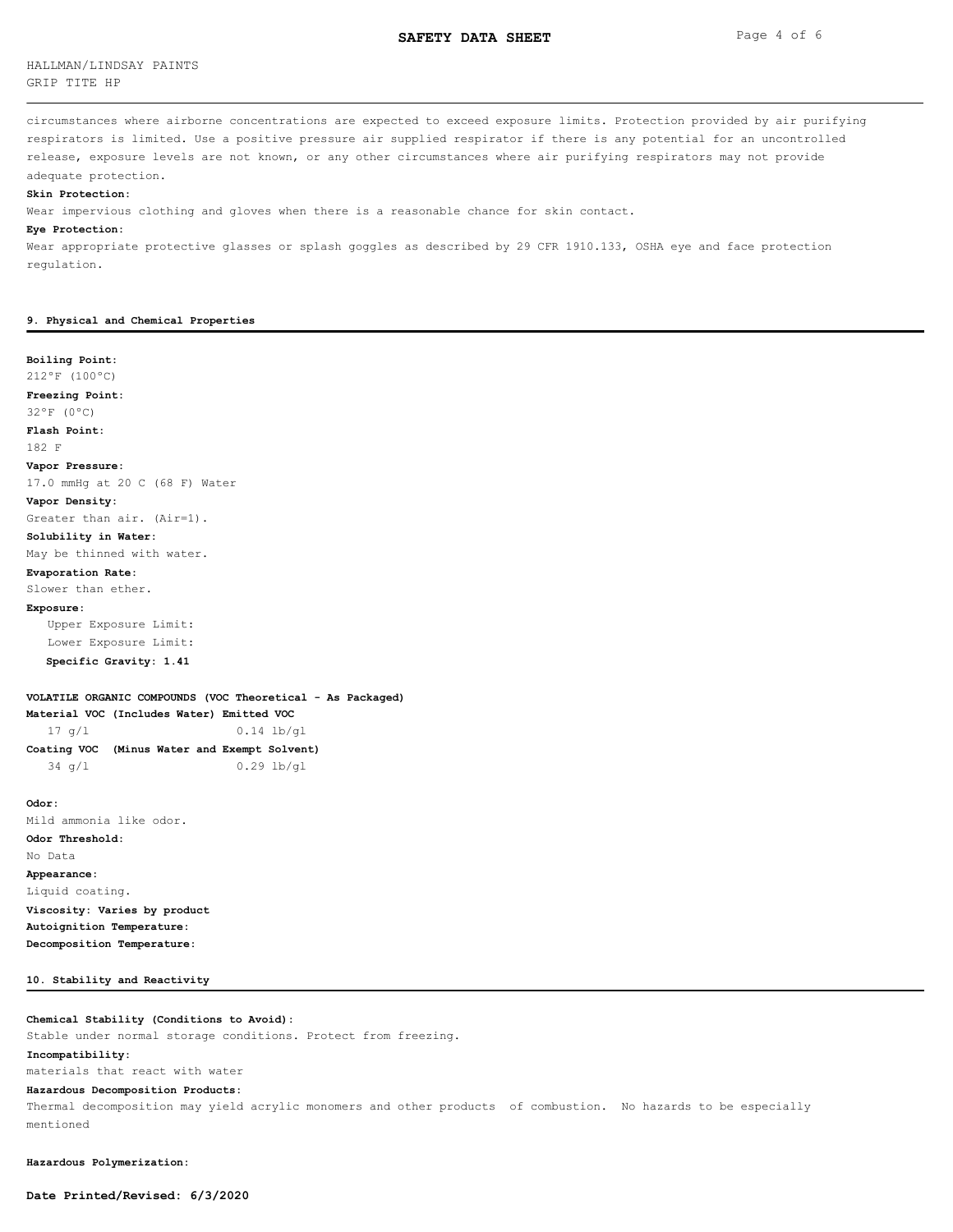Stable under recommended storage conditions

#### **11. Toxicological Information**

## **Information on toxicological effects**

#### **Eye:**

Toxicological data are not available. Observe the usual hygienic measures for handling chemicals.

## **Skin:**

Toxicological data are not available. Observe the usual hygienic measures for handling chemicals.

#### **Ingestion:**

Toxicological data are not available. Observe the usual hygienic measures for handling chemicals.

#### **Inhalation:**

Toxicological data are not available. Observe the usual hygienic measures for handling chemicals.

## **Subchronic:**

Toxicological data are not available. Observe the usual hygienic measures for handling chemicals.

## **Chronic/Carcinogenicity:**

IARC's Monograph No 93 reports there is sufficient evidence of carcinogenicity in experimental rats exposed to titanium dioxide but inadequate evidence for carcinogenicity in humans and has assigned a Group 2B rating. In addition, the IARC summary concludes, "No significant exposure to titanium dioxide is thought to occur during the use of products in which titanium is bound to other materials, such as paint."

 IARC: Not determined NTP: Not determined OSHA: Not determined Teratology: No Data Reproduction: No Data

Mutagenicity: No Data

Acute Toxicity: Eye Contact: May cause: Moderate irritation. Skin: May cause: Moderate irritation. Prolonged or repeated exposure can cause skin sensitization. Inhalation: of vapor or mist can cause headache, nausea, and irritation of the nose, throat and lungs. Ingestion: May cause: Nausea. May be harmful if swallowed.

STOT-single exposure: Not Applicable STOT-repeated exposure: Not Applicable **Routes of Exposure: Not determined**

## **12. Ecological Information**

Ecotoxicological data are not available. According to experience, the material has no harmful effect on the environment.

#### **13. Disposal Considerations**

#### **Waste Disposal Method:**

Dispose of material in accordance with Federal, State and Local regulations.

#### **14. Transport Information**

**UN Number:** NOT REGULATED

# **UN Shipping Name:**

NOT REGULATED

## **Transport Hazard Class:**

**Packing Group:**

## **15. Regulatory Information**

**TSCA:**

All chemicals in this product are listed, or are exempt from listing, on the TSCA Inventory.